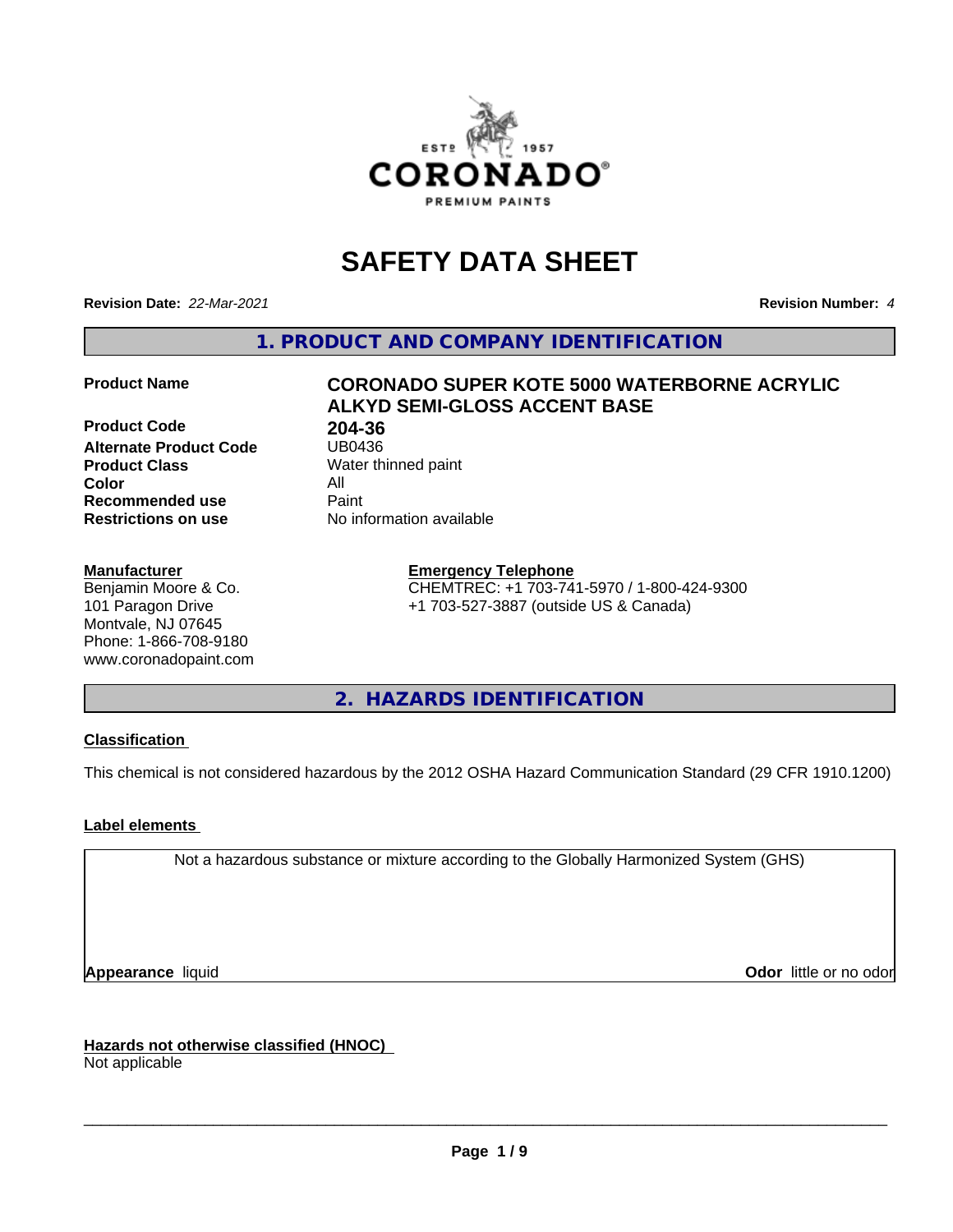### **Other information**

No information available

 **WARNING:** This product contains isothiazolinone compounds at levels of <0.1%. These substances are biocides commonly found in most paints and a variety of personal care products as a preservative. Certain individuals may be sensitive or allergic to these substances, even at low levels.

 $\_$  ,  $\_$  ,  $\_$  ,  $\_$  ,  $\_$  ,  $\_$  ,  $\_$  ,  $\_$  ,  $\_$  ,  $\_$  ,  $\_$  ,  $\_$  ,  $\_$  ,  $\_$  ,  $\_$  ,  $\_$  ,  $\_$  ,  $\_$  ,  $\_$  ,  $\_$  ,  $\_$  ,  $\_$  ,  $\_$  ,  $\_$  ,  $\_$  ,  $\_$  ,  $\_$  ,  $\_$  ,  $\_$  ,  $\_$  ,  $\_$  ,  $\_$  ,  $\_$  ,  $\_$  ,  $\_$  ,  $\_$  ,  $\_$  ,

# **3. COMPOSITION INFORMATION ON COMPONENTS**

| Chemical name                   | CAS No.    | Weight-%    |
|---------------------------------|------------|-------------|
| Nepheline svenite               | 37244-96-5 | - 5         |
| Kaolin                          | 1332-58-7  | - 5         |
| Propylene glycol                | 57-55-6    | - 5         |
| Zinc oxide                      | 1314-13-2  | $0.1 - 0.5$ |
| Sodium C14-C16 olefin sulfonate | 68439-57-6 | $0.1 - 0.5$ |

|                                                  | 4. FIRST AID MEASURES                                                                                    |
|--------------------------------------------------|----------------------------------------------------------------------------------------------------------|
| <b>General Advice</b>                            | No hazards which require special first aid measures.                                                     |
| <b>Eye Contact</b>                               | Rinse thoroughly with plenty of water for at least 15 minutes and consult a<br>physician.                |
| <b>Skin Contact</b>                              | Wash off immediately with soap and plenty of water while removing all<br>contaminated clothes and shoes. |
| <b>Inhalation</b>                                | Move to fresh air. If symptoms persist, call a physician.                                                |
| Ingestion                                        | Clean mouth with water and afterwards drink plenty of water. Consult a physician<br>if necessary.        |
| <b>Most Important</b><br><b>Symptoms/Effects</b> | None known.                                                                                              |
| <b>Notes To Physician</b>                        | Treat symptomatically.                                                                                   |

**5. FIRE-FIGHTING MEASURES**

| <b>Suitable Extinguishing Media</b>                   | Use extinguishing measures that are appropriate to local<br>circumstances and the surrounding environment.                                   |
|-------------------------------------------------------|----------------------------------------------------------------------------------------------------------------------------------------------|
| Protective equipment and precautions for firefighters | As in any fire, wear self-contained breathing apparatus<br>pressure-demand, MSHA/NIOSH (approved or equivalent)<br>and full protective gear. |
| <b>Specific Hazards Arising From The Chemical</b>     | Closed containers may rupture if exposed to fire or<br>extreme heat.                                                                         |
| Sensitivity to mechanical impact                      | No.                                                                                                                                          |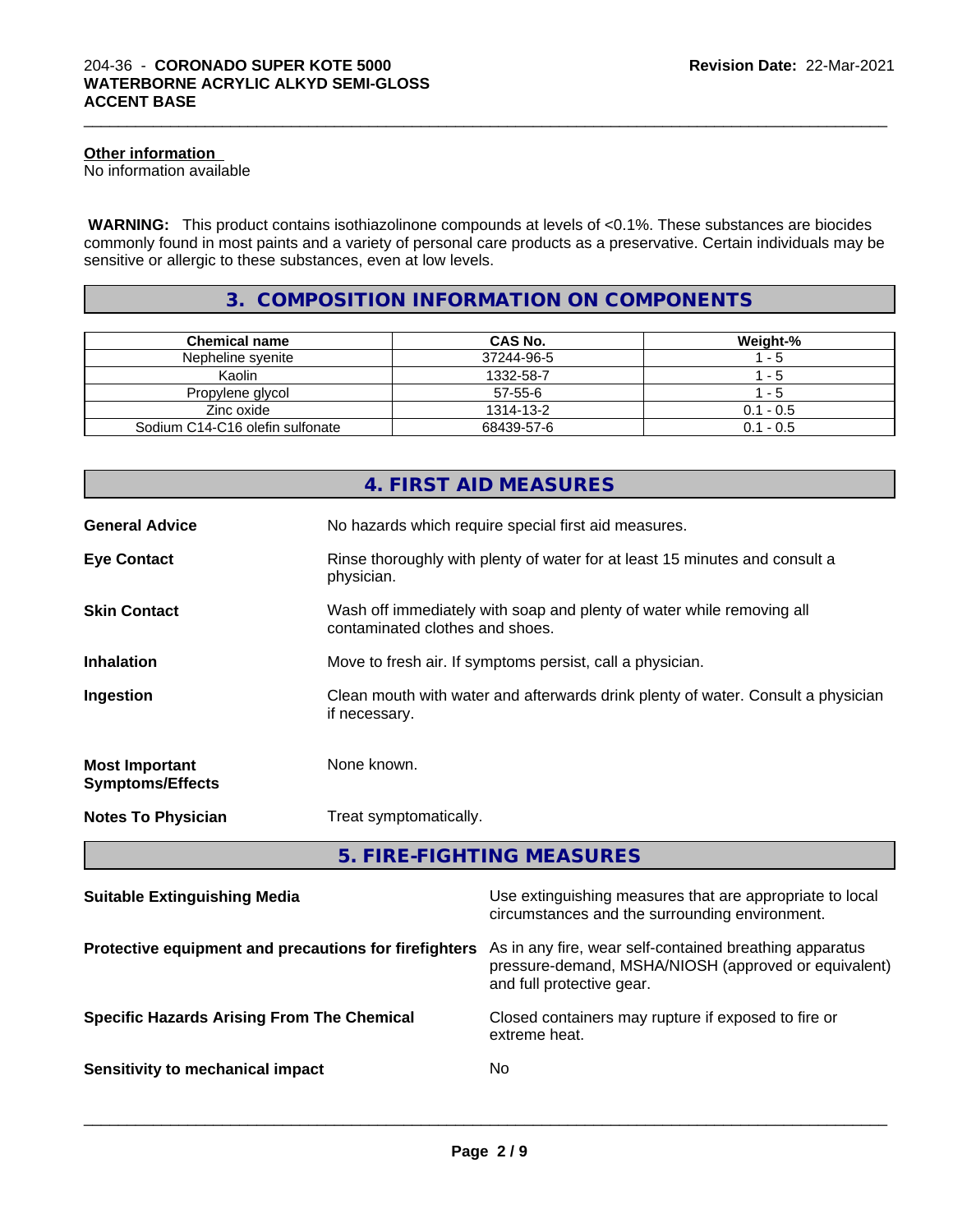| Sensitivity to static discharge                                                  |                 | No                                                 |                                |
|----------------------------------------------------------------------------------|-----------------|----------------------------------------------------|--------------------------------|
| <b>Flash Point Data</b><br>Flash point (°F)<br>Flash Point (°C)<br><b>Method</b> |                 | Not applicable<br>Not applicable<br>Not applicable |                                |
| <b>Flammability Limits In Air</b>                                                |                 |                                                    |                                |
| Lower flammability limit:<br><b>Upper flammability limit:</b>                    |                 | Not applicable<br>Not applicable                   |                                |
| <b>NFPA</b><br>Health: 1                                                         | Flammability: 0 | <b>Instability: 0</b>                              | <b>Special: Not Applicable</b> |

 $\_$  ,  $\_$  ,  $\_$  ,  $\_$  ,  $\_$  ,  $\_$  ,  $\_$  ,  $\_$  ,  $\_$  ,  $\_$  ,  $\_$  ,  $\_$  ,  $\_$  ,  $\_$  ,  $\_$  ,  $\_$  ,  $\_$  ,  $\_$  ,  $\_$  ,  $\_$  ,  $\_$  ,  $\_$  ,  $\_$  ,  $\_$  ,  $\_$  ,  $\_$  ,  $\_$  ,  $\_$  ,  $\_$  ,  $\_$  ,  $\_$  ,  $\_$  ,  $\_$  ,  $\_$  ,  $\_$  ,  $\_$  ,  $\_$  ,

#### **NFPA Legend**

- 0 Not Hazardous
- 1 Slightly
- 2 Moderate
- 3 High
- 4 Severe

*The ratings assigned are only suggested ratings, the contractor/employer has ultimate responsibilities for NFPA ratings where this system is used.*

*Additional information regarding the NFPA rating system is available from the National Fire Protection Agency (NFPA) at www.nfpa.org.*

# **6. ACCIDENTAL RELEASE MEASURES**

| <b>Personal Precautions</b>      | Avoid contact with skin, eyes and clothing. Ensure adequate ventilation.                                                                                                         |  |
|----------------------------------|----------------------------------------------------------------------------------------------------------------------------------------------------------------------------------|--|
| <b>Other Information</b>         | Prevent further leakage or spillage if safe to do so.                                                                                                                            |  |
| <b>Environmental precautions</b> | See Section 12 for additional Ecological Information.                                                                                                                            |  |
| <b>Methods for Cleaning Up</b>   | Soak up with inert absorbent material. Sweep up and shovel into suitable<br>containers for disposal.                                                                             |  |
|                                  | 7. HANDLING AND STORAGE                                                                                                                                                          |  |
| <b>Handling</b>                  | Avoid contact with skin, eyes and clothing. Avoid breathing vapors, spray mists or<br>sanding dust. In case of insufficient ventilation, wear suitable respiratory<br>equipment. |  |
| <b>Storage</b>                   | Keep container tightly closed. Keep out of the reach of children.                                                                                                                |  |
| <b>Incompatible Materials</b>    | No information available                                                                                                                                                         |  |
|                                  |                                                                                                                                                                                  |  |

# **8. EXPOSURE CONTROLS/PERSONAL PROTECTION**

#### **Exposure Limits**

| <b>Chemical</b> |                                    | <b>DEI</b>                                                                       |
|-----------------|------------------------------------|----------------------------------------------------------------------------------|
| name            | …                                  | --                                                                               |
| . .<br>Kaolin   | `WA<br>narticulate matter<br>∴ma/m | $\mathbf{r}$ and $\mathbf{r}$<br>$\cdot$ u/m $\cdot$<br>v<br>. .<br><b>v</b> v / |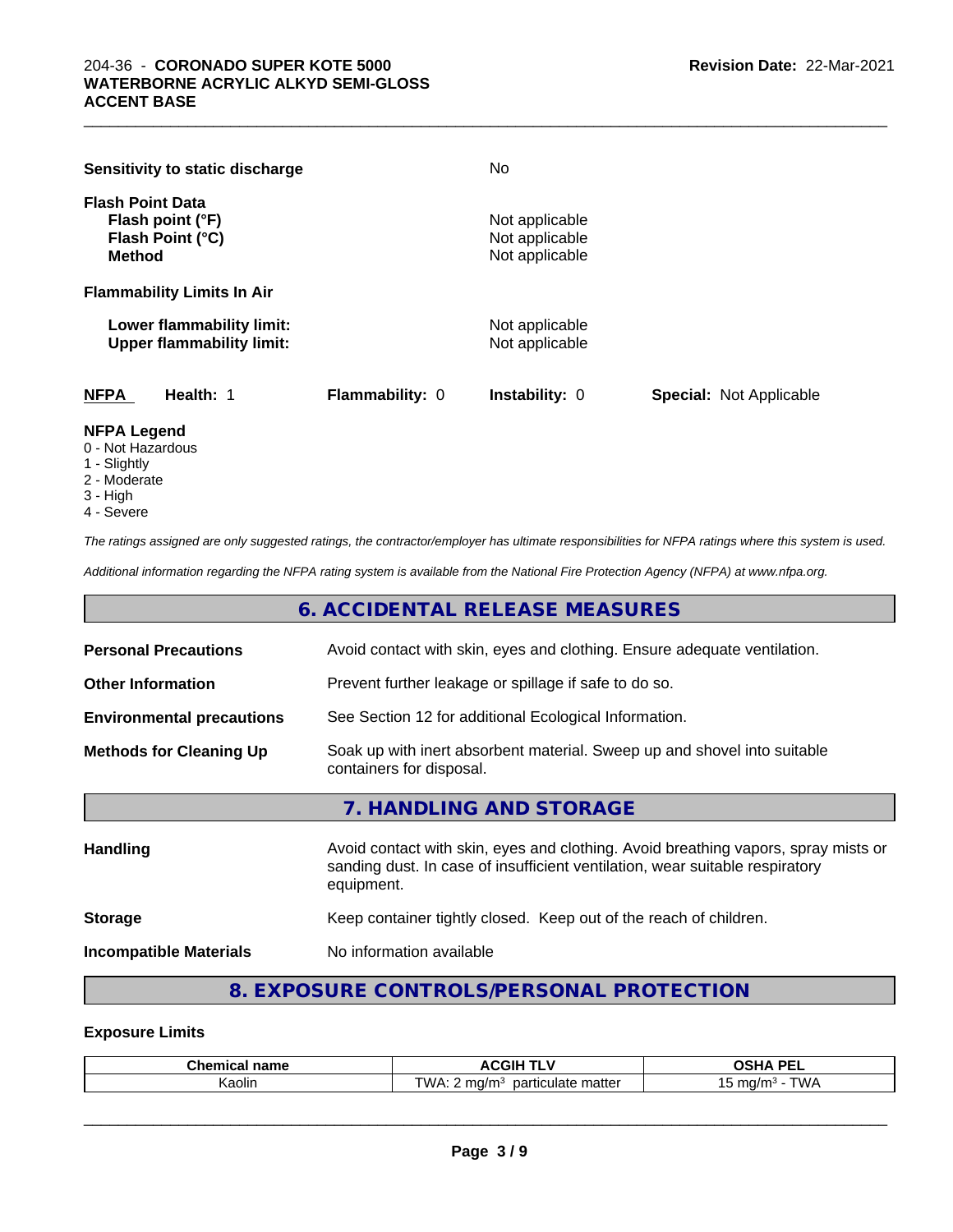|            | containing no asbestos and <1%<br>crystalline silica, respirable particulate<br>matter                                  | $5 \text{ mg/m}^3$ - TWA                               |
|------------|-------------------------------------------------------------------------------------------------------------------------|--------------------------------------------------------|
| Zinc oxide | STEL: 10 mg/m <sup>3</sup> respirable particulate<br>matter<br>TWA: $2 \text{ mg/m}^3$ respirable particulate<br>matter | 5 mg/m <sup>3</sup> - TWA<br>$15 \text{ mg/m}^3$ - TWA |

 $\_$  ,  $\_$  ,  $\_$  ,  $\_$  ,  $\_$  ,  $\_$  ,  $\_$  ,  $\_$  ,  $\_$  ,  $\_$  ,  $\_$  ,  $\_$  ,  $\_$  ,  $\_$  ,  $\_$  ,  $\_$  ,  $\_$  ,  $\_$  ,  $\_$  ,  $\_$  ,  $\_$  ,  $\_$  ,  $\_$  ,  $\_$  ,  $\_$  ,  $\_$  ,  $\_$  ,  $\_$  ,  $\_$  ,  $\_$  ,  $\_$  ,  $\_$  ,  $\_$  ,  $\_$  ,  $\_$  ,  $\_$  ,  $\_$  ,

#### **Legend**

ACGIH - American Conference of Governmental Industrial Hygienists Exposure Limits OSHA - Occupational Safety & Health Administration Exposure Limits N/E - Not Established

| <b>Engineering Measures</b>          | Ensure adequate ventilation, especially in confined areas.                                                                          |  |  |
|--------------------------------------|-------------------------------------------------------------------------------------------------------------------------------------|--|--|
| <b>Personal Protective Equipment</b> |                                                                                                                                     |  |  |
| <b>Eye/Face Protection</b>           | Safety glasses with side-shields.                                                                                                   |  |  |
| <b>Skin Protection</b>               | Protective gloves and impervious clothing.                                                                                          |  |  |
| <b>Respiratory Protection</b>        | In case of insufficient ventilation wear suitable respiratory equipment.                                                            |  |  |
| <b>Hygiene Measures</b>              | Avoid contact with skin, eyes and clothing. Remove and wash contaminated<br>clothing before re-use. Wash thoroughly after handling. |  |  |

**9. PHYSICAL AND CHEMICAL PROPERTIES**

| Appearance                        | liquid                   |
|-----------------------------------|--------------------------|
| Odor                              | little or no odor        |
| <b>Odor Threshold</b>             | No information available |
| Density (Ibs/gal)                 | $8.9 - 9.3$              |
| <b>Specific Gravity</b>           | $1.07 - 1.11$            |
| рH                                | No information available |
| <b>Viscosity (cps)</b>            | No information available |
| Solubility(ies)                   | No information available |
| <b>Water solubility</b>           | No information available |
| <b>Evaporation Rate</b>           | No information available |
| Vapor pressure                    | No information available |
| Vapor density                     | No information available |
| Wt. % Solids                      | $35 - 45$                |
| Vol. % Solids                     | $30 - 40$                |
| Wt. % Volatiles                   | $55 - 65$                |
| Vol. % Volatiles                  | $60 - 70$                |
| <b>VOC Regulatory Limit (g/L)</b> | < 50                     |
| <b>Boiling Point (°F)</b>         | 212                      |
| <b>Boiling Point (°C)</b>         | 100                      |
| Freezing point (°F)               | 32                       |
| <b>Freezing Point (°C)</b>        | 0                        |
| Flash point (°F)                  | Not applicable           |
| Flash Point (°C)                  | Not applicable           |
| <b>Method</b>                     | Not applicable           |
| Flammability (solid, gas)         | Not applicable           |
| <b>Upper flammability limit:</b>  | Not applicable           |
| Lower flammability limit:         | Not applicable           |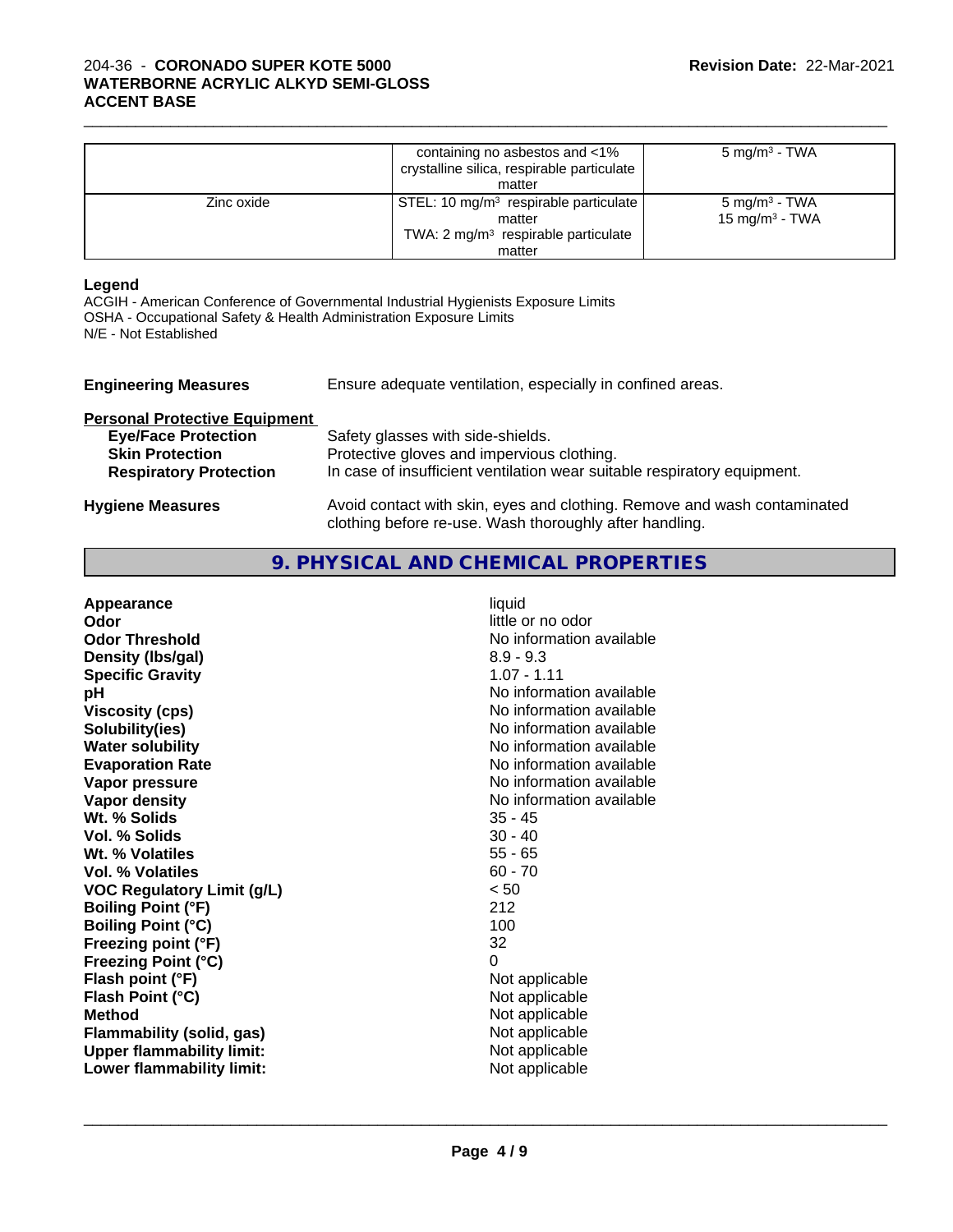#### 204-36 - **CORONADO SUPER KOTE 5000 WATERBORNE ACRYLIC ALKYD SEMI-GLOSS ACCENT BASE**

**Autoignition Temperature (°F)**<br> **Autoignition Temperature (°C)** 
<br> **Autoignition Temperature (°C)** 
<br> **Autoignition Temperature (°C)** Autoignition Temperature (°C)<br>
Decomposition Temperature (°F)<br>
No information available **Decomposition Temperature (°F)**<br> **Decomposition Temperature (°C)** No information available<br>
No information available **Decomposition Temperature (°C)**<br>Partition coefficient

**No information available** 

 $\_$  ,  $\_$  ,  $\_$  ,  $\_$  ,  $\_$  ,  $\_$  ,  $\_$  ,  $\_$  ,  $\_$  ,  $\_$  ,  $\_$  ,  $\_$  ,  $\_$  ,  $\_$  ,  $\_$  ,  $\_$  ,  $\_$  ,  $\_$  ,  $\_$  ,  $\_$  ,  $\_$  ,  $\_$  ,  $\_$  ,  $\_$  ,  $\_$  ,  $\_$  ,  $\_$  ,  $\_$  ,  $\_$  ,  $\_$  ,  $\_$  ,  $\_$  ,  $\_$  ,  $\_$  ,  $\_$  ,  $\_$  ,  $\_$  ,

# **10. STABILITY AND REACTIVITY**

| <b>Reactivity</b>                       | Not Applicable                           |
|-----------------------------------------|------------------------------------------|
| <b>Chemical Stability</b>               | Stable under normal conditions.          |
| <b>Conditions to avoid</b>              | Prevent from freezing.                   |
| <b>Incompatible Materials</b>           | No materials to be especially mentioned. |
| <b>Hazardous Decomposition Products</b> | None under normal use.                   |
| Possibility of hazardous reactions      | None under normal conditions of use.     |

# **11. TOXICOLOGICAL INFORMATION**

#### **Product Information**

#### **Information on likely routes of exposure**

**Principal Routes of Exposure** Eye contact, skin contact and inhalation.

**Acute Toxicity** 

**Product Information** No information available

#### **Symptoms related to the physical,chemical and toxicological characteristics**

**Symptoms** No information available

#### **Delayed and immediate effects as well as chronic effects from short and long-term exposure**

| Eye contact                     | May cause slight irritation.                                                      |
|---------------------------------|-----------------------------------------------------------------------------------|
| <b>Skin contact</b>             | Substance may cause slight skin irritation. Prolonged or repeated contact may dry |
|                                 | skin and cause irritation.                                                        |
| <b>Inhalation</b>               | May cause irritation of respiratory tract.                                        |
| Ingestion                       | Ingestion may cause gastrointestinal irritation, nausea, vomiting and diarrhea.   |
| <b>Sensitization</b>            | No information available                                                          |
| <b>Neurological Effects</b>     | No information available.                                                         |
| <b>Mutagenic Effects</b>        | No information available.                                                         |
| <b>Reproductive Effects</b>     | No information available.                                                         |
| <b>Developmental Effects</b>    | No information available.                                                         |
| <b>Target organ effects</b>     | No information available.                                                         |
| <b>STOT - single exposure</b>   | No information available.                                                         |
| <b>STOT - repeated exposure</b> | No information available.                                                         |
| Other adverse effects           | No information available.                                                         |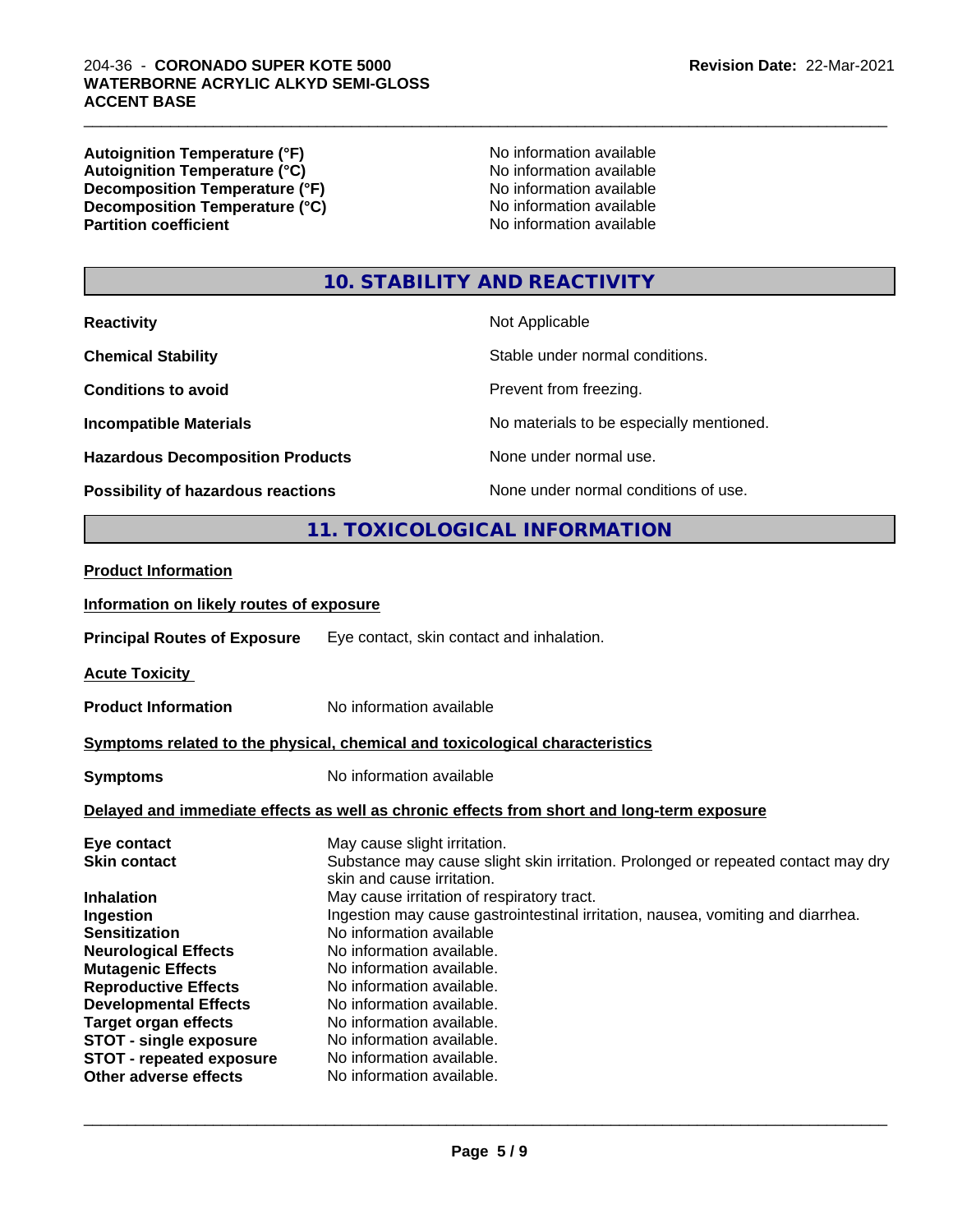**Aspiration Hazard** No information available

#### **Numerical measures of toxicity**

#### **The following values are calculated based on chapter 3.1 of the GHS document**

| ATEmix (oral)          | 1599153 mg/kg |
|------------------------|---------------|
| <b>ATEmix (dermal)</b> | 1662514 mg/kg |

#### **Component Information**

| Chemical name                   | Oral LD50            | Dermal LD50              | Inhalation LC50 |
|---------------------------------|----------------------|--------------------------|-----------------|
| Kaolin                          | $>$ 5000 mg/kg (Rat) | $>$ 5000 mg/kg (Rat)     |                 |
| 1332-58-7                       |                      |                          |                 |
| Propylene glycol                | $= 20$ g/kg (Rat)    | $= 20800$ mg/kg (Rabbit) |                 |
| 57-55-6                         |                      |                          |                 |
| Zinc oxide                      | $>$ 5000 mg/kg (Rat) |                          |                 |
| 1314-13-2                       |                      |                          |                 |
| Sodium C14-C16 olefin sulfonate | $= 2220$ mg/kg (Rat) | > 740 mg/kg (Rabbit)     |                 |
| 68439-57-6                      |                      |                          |                 |

#### **Chronic Toxicity**

#### **Carcinogenicity**

*There are no known carcinogenic chemicals in this product above reportable levels.*

**12. ECOLOGICAL INFORMATION**

### **Ecotoxicity Effects**

The environmental impact of this product has not been fully investigated.

#### **Product Information**

#### **Acute Toxicity to Fish**

No information available

#### **Acute Toxicity to Aquatic Invertebrates**

No information available

#### **Acute Toxicity to Aquatic Plants**

No information available

#### **Persistence / Degradability**

No information available.

#### **Bioaccumulation**

No information available.

#### **Mobility in Environmental Media**

No information available.

### **Ozone**

No information available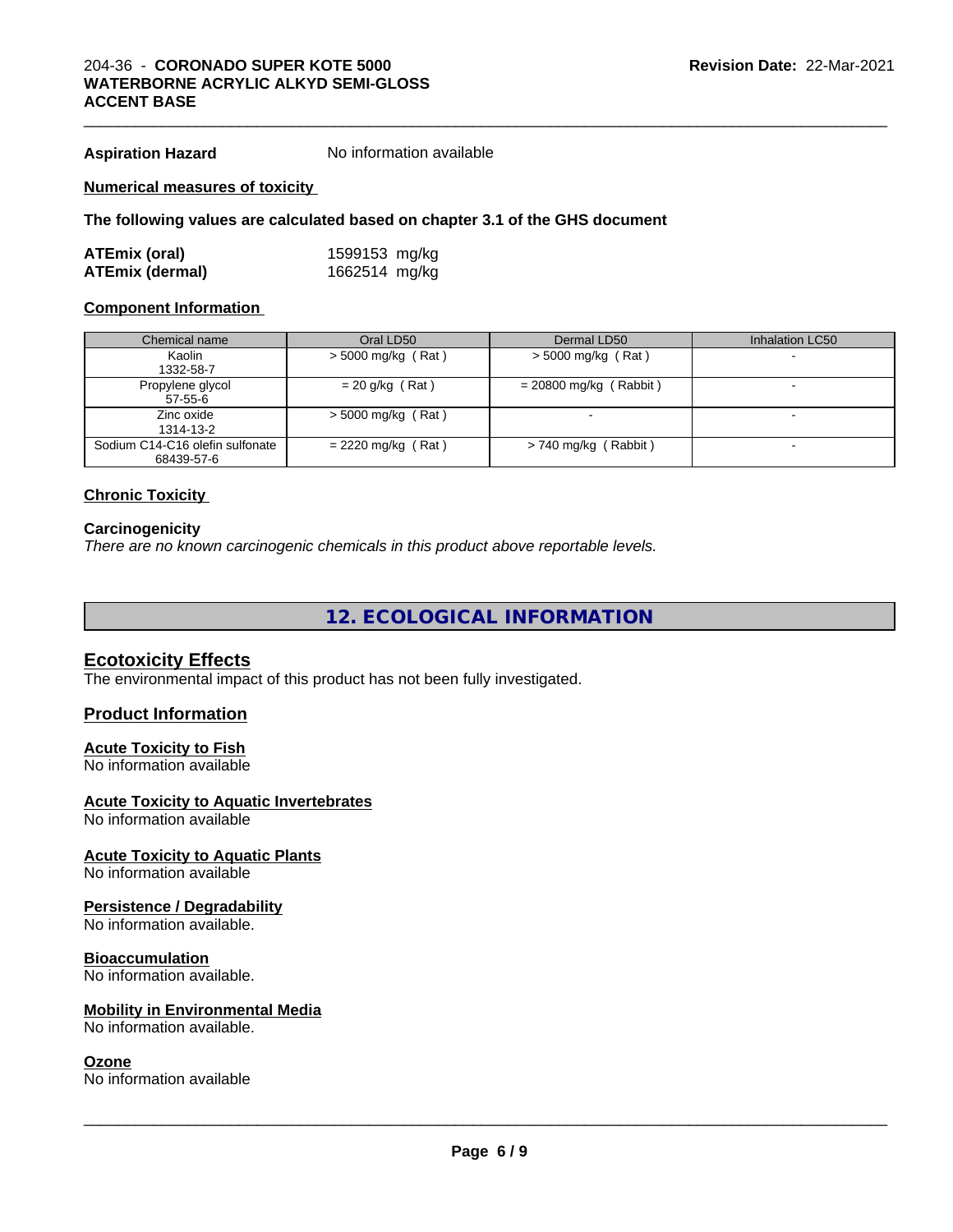### **Component Information**

#### **Acute Toxicity to Fish**

Propylene glycol LC50: 710 mg/L (Fathead Minnow - 96 hr.)

#### **Acute Toxicity to Aquatic Invertebrates**

Propylene glycol EC50: > 10000 mg/L (Daphnia magna - 24 hr.)

#### **Acute Toxicity to Aquatic Plants**

No information available

|                                                                                                                                                                                   | <b>13. DISPOSAL CONSIDERATIONS</b>                                                                                                                                                                                        |  |  |
|-----------------------------------------------------------------------------------------------------------------------------------------------------------------------------------|---------------------------------------------------------------------------------------------------------------------------------------------------------------------------------------------------------------------------|--|--|
| <b>Waste Disposal Method</b>                                                                                                                                                      | Dispose of in accordance with federal, state, and local regulations. Local<br>requirements may vary, consult your sanitation department or state-designated<br>environmental protection agency for more disposal options. |  |  |
|                                                                                                                                                                                   | 14. TRANSPORT INFORMATION                                                                                                                                                                                                 |  |  |
| <b>DOT</b>                                                                                                                                                                        | Not regulated                                                                                                                                                                                                             |  |  |
| <b>ICAO / IATA</b>                                                                                                                                                                | Not regulated                                                                                                                                                                                                             |  |  |
| <b>IMDG / IMO</b>                                                                                                                                                                 | Not regulated                                                                                                                                                                                                             |  |  |
|                                                                                                                                                                                   | <b>15. REGULATORY INFORMATION</b>                                                                                                                                                                                         |  |  |
| <b>International Inventories</b>                                                                                                                                                  |                                                                                                                                                                                                                           |  |  |
| <b>TSCA: United States</b><br><b>DSL: Canada</b>                                                                                                                                  | Yes - All components are listed or exempt.<br>No - Not all of the components are listed.                                                                                                                                  |  |  |
| <b>Federal Regulations</b>                                                                                                                                                        |                                                                                                                                                                                                                           |  |  |
| <b>SARA 311/312 hazardous categorization</b><br>Acute health hazard<br><b>Chronic Health Hazard</b><br>Fire hazard<br>Sudden release of pressure hazard<br><b>Reactive Hazard</b> | No<br>No<br>No<br>No<br>No                                                                                                                                                                                                |  |  |
| <b>SARA 313</b>                                                                                                                                                                   |                                                                                                                                                                                                                           |  |  |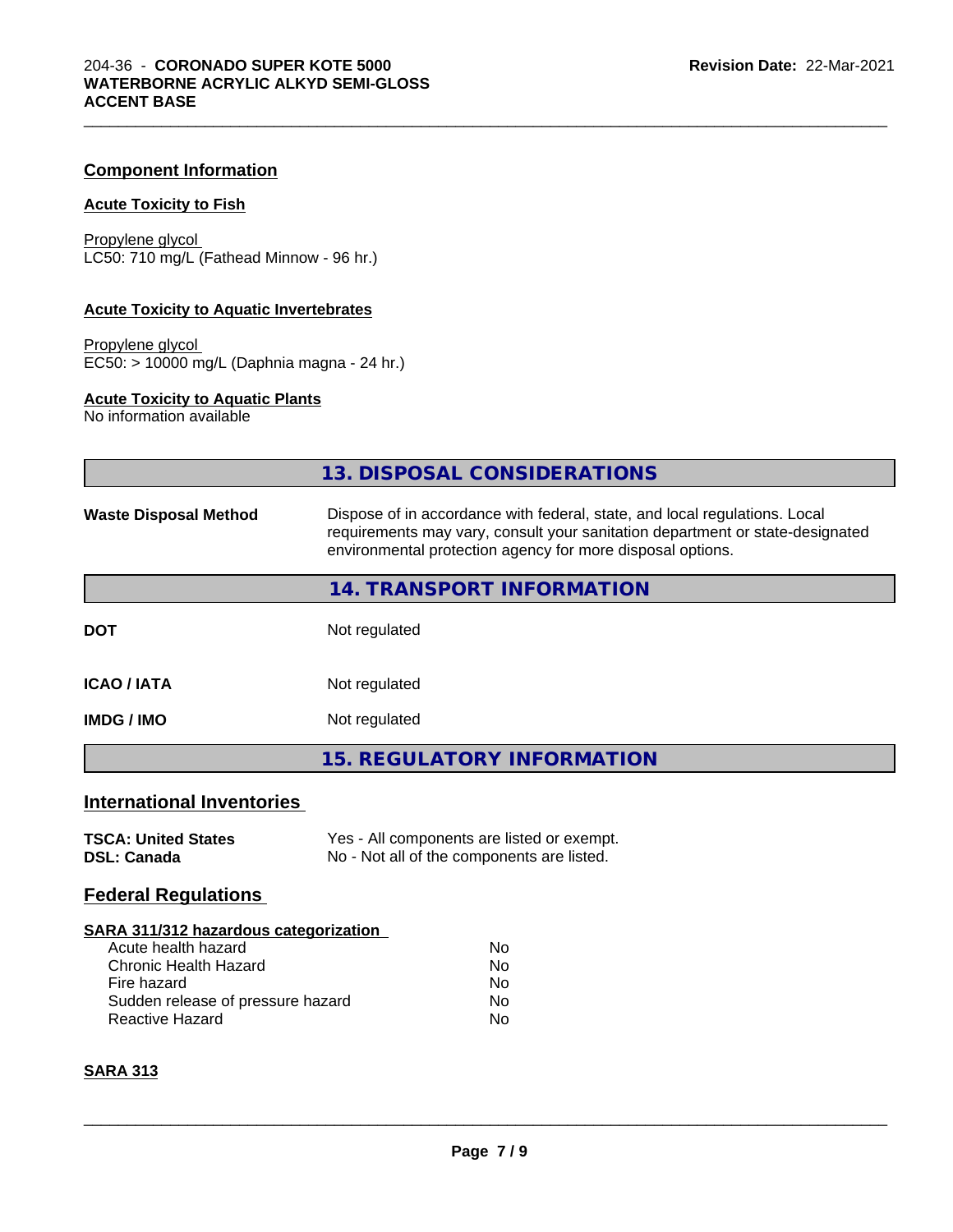Section 313 of Title III of the Superfund Amendments and Reauthorization Act of 1986 (SARA). This product contains a chemical or chemicals which are subject to the reporting requirements of the Act and Title 40 of the Code of Federal Regulations, Part 372:

 $\_$  ,  $\_$  ,  $\_$  ,  $\_$  ,  $\_$  ,  $\_$  ,  $\_$  ,  $\_$  ,  $\_$  ,  $\_$  ,  $\_$  ,  $\_$  ,  $\_$  ,  $\_$  ,  $\_$  ,  $\_$  ,  $\_$  ,  $\_$  ,  $\_$  ,  $\_$  ,  $\_$  ,  $\_$  ,  $\_$  ,  $\_$  ,  $\_$  ,  $\_$  ,  $\_$  ,  $\_$  ,  $\_$  ,  $\_$  ,  $\_$  ,  $\_$  ,  $\_$  ,  $\_$  ,  $\_$  ,  $\_$  ,  $\_$  ,

*None*

## **Clean Air Act,Section 112 Hazardous Air Pollutants (HAPs) (see 40 CFR 61)**

This product contains the following HAPs:

*None*

# **US State Regulations**

#### **California Proposition 65**

**AVIMARNING:** Cancer and Reproductive Harm– www.P65warnings.ca.gov

#### **State Right-to-Know**

| ___<br>ıme<br>וני | мa | -----<br>Ne'<br>30V<br>-- | - --<br>н |
|-------------------|----|---------------------------|-----------|
| Kaolir.           |    |                           |           |

**Legend**

X - Listed

| <b>16. OTHER INFORMATION</b>                                                                                                                                                                                |           |                                                                            |                      |                                                                                                                                               |
|-------------------------------------------------------------------------------------------------------------------------------------------------------------------------------------------------------------|-----------|----------------------------------------------------------------------------|----------------------|-----------------------------------------------------------------------------------------------------------------------------------------------|
| HMIS -                                                                                                                                                                                                      | Health: 1 | <b>Flammability: 0</b>                                                     | <b>Reactivity: 0</b> | $PPE: -$                                                                                                                                      |
| <b>HMIS Legend</b><br>0 - Minimal Hazard<br>1 - Slight Hazard<br>2 - Moderate Hazard<br>3 - Serious Hazard<br>4 - Severe Hazard<br>* - Chronic Hazard<br>present under the actual normal conditions of use. |           | X - Consult your supervisor or S.O.P. for "Special" handling instructions. |                      | Note: The PPE rating has intentionally been left blank. Choose appropriate PPE that will protect employees from the hazards the material will |

*Caution: HMISÒ ratings are based on a 0-4 rating scale, with 0 representing minimal hazards or risks, and 4 representing significant hazards or risks. Although HMISÒ ratings are not required on MSDSs under 29 CFR 1910.1200, the preparer, has chosen to provide them. HMISÒ ratings are to be used only in conjunction with a fully implemented HMISÒ program by workers who have received appropriate HMISÒ training. HMISÒ is a registered trade and service mark of the NPCA. HMISÒ materials may be purchased exclusively from J. J. Keller (800) 327-6868.*

 **WARNING!** If you scrape, sand, or remove old paint, you may release lead dust. LEAD IS TOXIC. EXPOSURE TO LEAD DUST CAN CAUSE SERIOUS ILLNESS, SUCH AS BRAIN DAMAGE, ESPECIALLY IN CHILDREN. PREGNANT WOMEN SHOULD ALSO AVOID EXPOSURE.Wear a NIOSH approved respirator to control lead exposure. Clean up carefully with a HEPA vacuum and a wet mop. Before you start, find out how to protect yourself